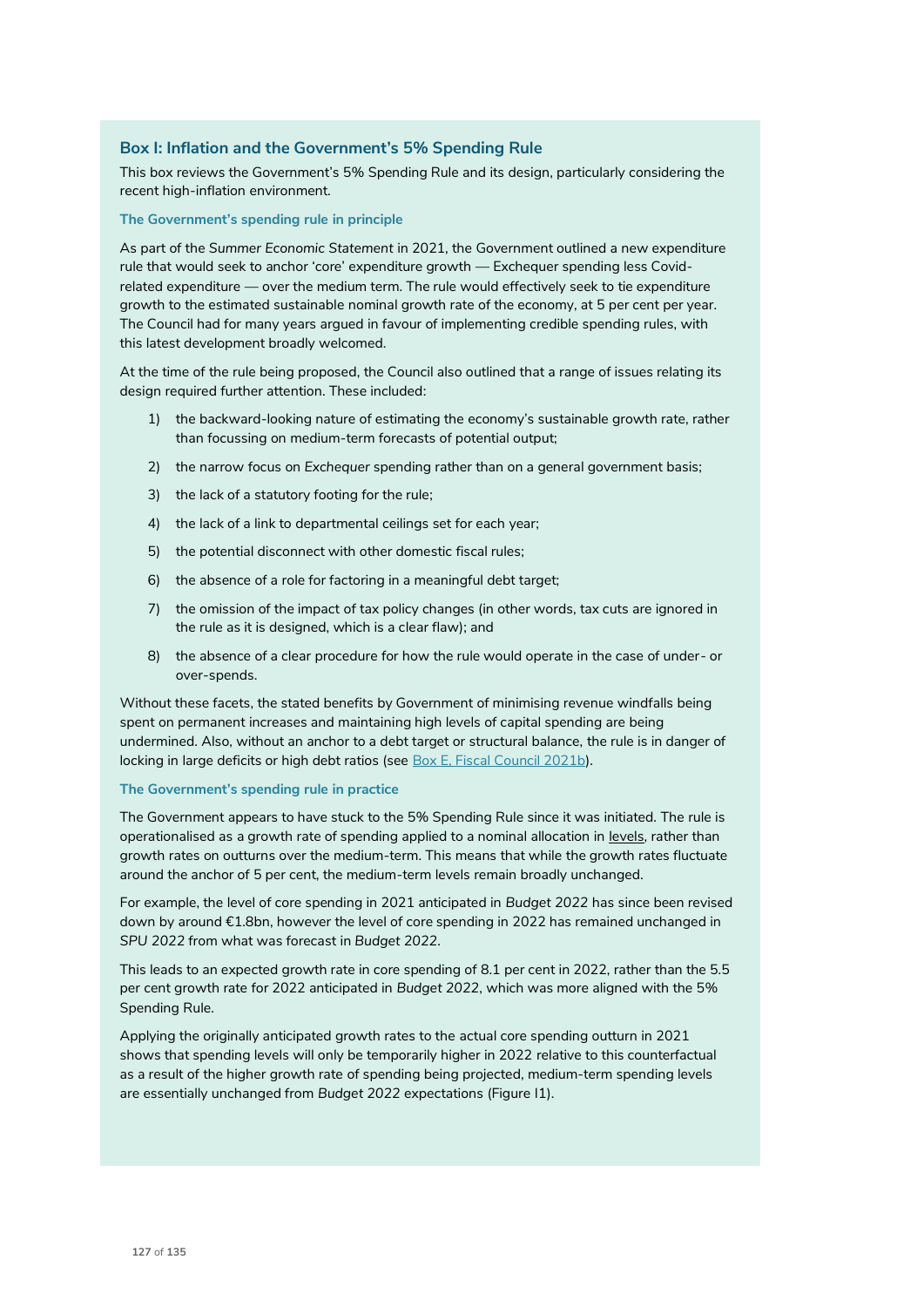

# Figure I1: Core spending is projected to be higher in 2022 only than had the

 Source: *Budget 2022, SPU 2022* and Fiscal Council workings. Get the data. Notes: The green line shows *Budget 2022* core expenditure forecasts, yellow line outlines the levels of spending that would have been implied by the 2021 outturn and core spending growth rates from Budget 2022.

## **The spending rule and inflation**

As part of *Budget 2022*, annual HICP inflation was forecast to be, on average, 2.5 percentage points lower in 2022 and 2023 than the latest SPU projections. Given that the spending rule appears to be applied in nominal level terms, the unexpected inflation would typically reduce the amount of real spending that could occur relative to earlier plans, although at present the 2021 underspends create some leeway. To illustrate the tensions that can arise with a rule specified in nominal terms when inflation is higher than expected, Figure H2 shows how unexpected inflation has pushed Stand-Still costs above spending levels anticipated in SPU 2022 over the medium term under the rule (Figure I2).

# Figure I2: Inflation 'catch-up' costs in 2023 would drive spending higher than Current Stand-Still estimates



Notes: The grey line above represents the additional cost of recovering the real level of service provision in 2023, following the higher than expected inflation seen in 2022. This is calculated as the difference in HICP, wages and GNP deflator between *Budget 2022* and *SPU 2022.*